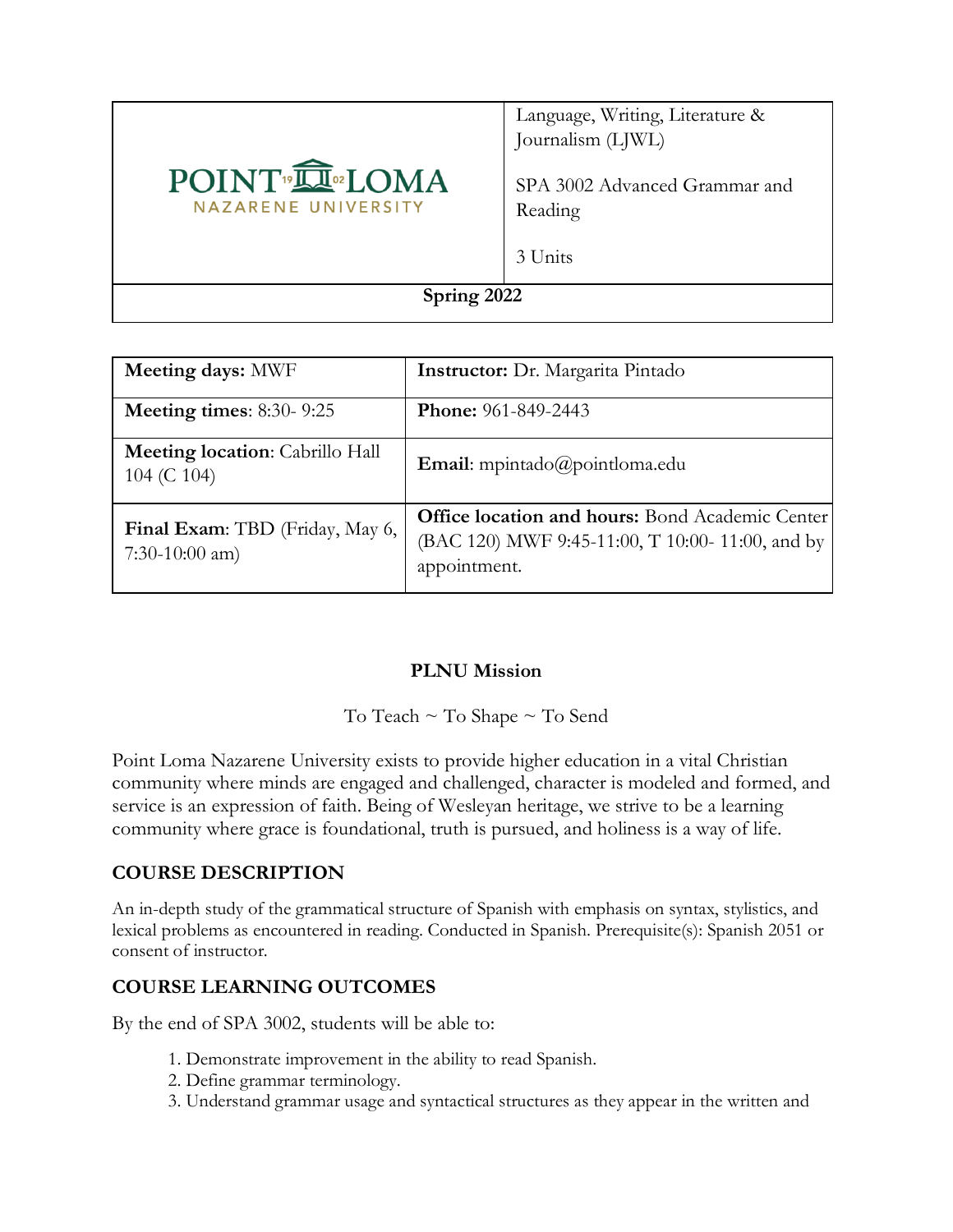spoken word.

- 4. Clarify semantic differences.
- 5. Define literary terminology.
- 6. Analyze reading selections using literary terminology

## **REQUIRED TEXTS**

Bleichmar, Cañón, *Taller de Escritores*, 2nd edition, 2016. ISBN: 978-1-68004-006-7

Fuentes, Carlos. *Aura* (novella), Paperback, 2001. ISBN-10 6074451842 ; ISBN-13 978-6074451849

## **RECOMMENDED STUDY RESOURCES**

Webster's Spanish-English Dictionary for Students, or ANY good dictionary you find.

[\(https://www.amazon.com/Websters-Spanish-English-Dictionary-Students-](https://www.amazon.com/Websters-Spanish-English-Dictionary-Students-English/dp/1596951656/ref=sr_1_3?crid=3BJ2704EIN3YD&dchild=1&keywords=best+spanish+english+dictionary&qid=1629861479&sprefix=best+dictionaries+%2Caps%2C219&sr=8-3)[English/dp/1596951656/ref=sr\\_1\\_3?crid=3BJ2704EIN3YD&dchild=1&keywords=best+s](https://www.amazon.com/Websters-Spanish-English-Dictionary-Students-English/dp/1596951656/ref=sr_1_3?crid=3BJ2704EIN3YD&dchild=1&keywords=best+spanish+english+dictionary&qid=1629861479&sprefix=best+dictionaries+%2Caps%2C219&sr=8-3) [panish+english+dictionary&qid=1629861479&sprefix=best+dictionaries+%2Caps%2C219](https://www.amazon.com/Websters-Spanish-English-Dictionary-Students-English/dp/1596951656/ref=sr_1_3?crid=3BJ2704EIN3YD&dchild=1&keywords=best+spanish+english+dictionary&qid=1629861479&sprefix=best+dictionaries+%2Caps%2C219&sr=8-3)  $&sr=8-3$ )

#### **ASSESSMENT AND GRADING**

Attendance, participation: 20% Homework: 30% Exams  $(4)$ :  $40\%$ Final Exam: 10%

Grades will be based on the following:

Sample Standard Grade Scale Based on Percentages

| $A$ 93-100    | $B+87-89$     | $C+77-79$     | $D+67-69$     | F Less than 59 |
|---------------|---------------|---------------|---------------|----------------|
| $A - 90 - 92$ | B 83-86       | $C$ 73-76     | D 63-66       |                |
|               | $B - 80 - 82$ | $C - 70 - 72$ | $D - 60 - 62$ |                |

## STATE AUTHORIZATION

State authorization is a formal determination by a state that Point Loma Nazarene University is approved to conduct activities regulated by that state. In certain states outside California, Point Loma Nazarene University is not authorized to enroll online (distance education) students. If a student moves to another state after admission to the program and/or enrollment in an online course, continuation within the program and/or course will depend on whether Point Loma Nazarene University is authorized to offer distance education courses in that state. It is the student's responsibility to notify the institution of any change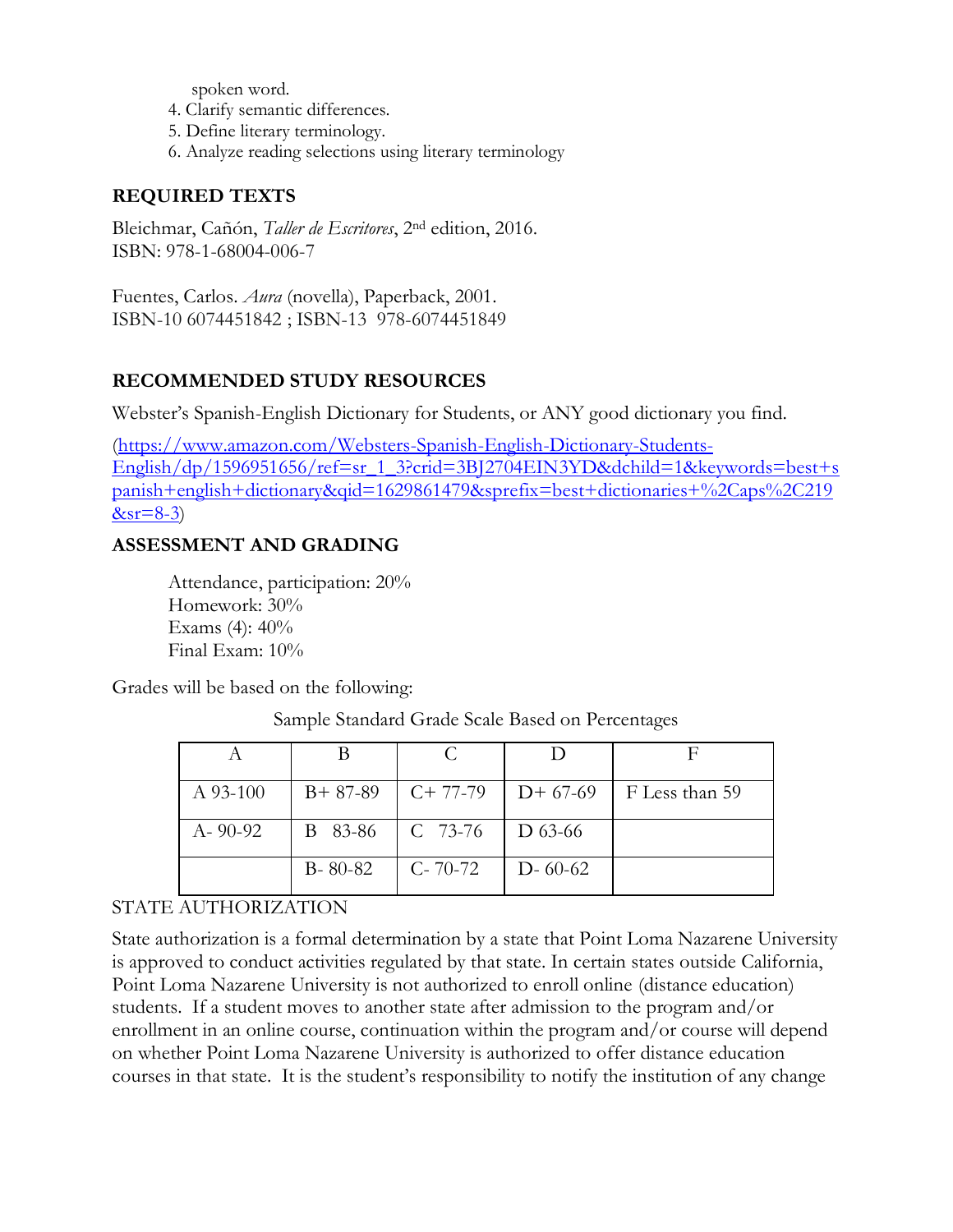in his or her physical location. Refer to the map on <u>State Authorization</u> to view which states allow online (distance education) outside of California.

## INCOMPLETES AND LATE ASSIGNMENTS

All assignments are to be submitted/turned in by the beginning of the class session when they are due—including assignments posted in Canvas. Incompletes will only be assigned in extremely unusual circumstances.

## PLNU COPYRIGHT POLICY

Point Loma Nazarene University, as a non-profit educational institution, is entitled by law to use materials protected by the US Copyright Act for classroom education. Any use of those materials outside the class may violate the law.

# PLNU ACADEMIC HONESTY POLICY

Students should demonstrate academic honesty by doing original work and by giving appropriate credit to the ideas of others. Academic dishonesty is the act of presenting information, ideas, and/or concepts as one's own when they are, in fact, the results of another person's creativity and effort. A faculty member who believes a situation involving academic dishonesty has been detected may assign a failing grade for that assignment or examination, or, depending on the seriousness of the offense, for the course. Faculty should follow and students may appeal using the procedure in the university Catalog. See Academic [Policies](https://catalog.pointloma.edu/content.php?catoid=52&navoid=2919#Academic_Honesty) for definitions of kinds of academic dishonesty and for further policy information.

# PLNU ACADEMIC ACCOMMODATIONS POLICY

PLNU is committed to providing equal opportunity for participation in all its programs, services, and activities. Students with disabilities may request course-related accommodations by contacting the Educational Access Center (EAC), located in the Bond Academic Center [\(EAC@pointloma.edu](mailto:EAC@pointloma.edu) or 619-849-2486). Once a student's eligibility for an accommodation has been determined, the EAC will issue an academic accommodation plan ("AP") to all faculty who teach courses in which the student is enrolled each semester.

PLNU highly recommends that students speak with their professors during the first two weeks of each semester/term about the implementation of their AP in that particular course and/or if they do not wish to utilize some or all of the elements of their AP in that course.

Students who need accommodations for a disability should contact the EAC as early as possible (i.e., ideally before the beginning of the semester) to assure appropriate accommodations can be provided. It is the student's responsibility to make the first contact with the EAC.

# PLNU ATTENDANCE AND PARTICIPATION POLICY

Regular and punctual attendance at all class sessions is considered essential to optimum academic achievement. If the student is absent for more **than 10 percent** of class sessions,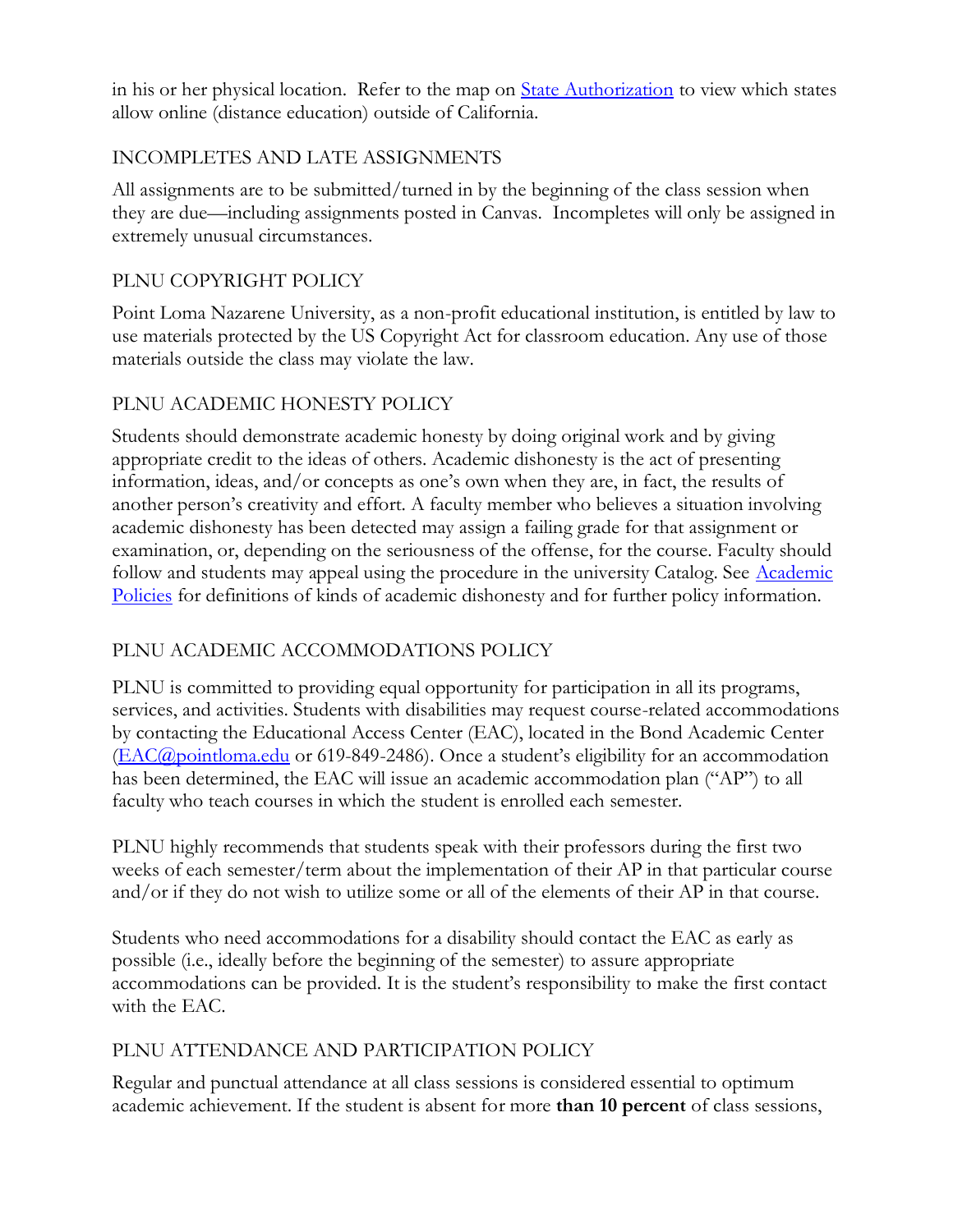the faculty member will issue a written **warning of de-enrollment**. If the absences exceed 20 percent, the student **may be de-enrolled** without notice until the university drop date or, after that date, receive the appropriate grade for their work and participation. ó

#### SPIRITUAL CARE

Please be aware PLNU strives to be a place where you grow as whole persons. To this end, we provide resources for our students to encounter God and grow in their Christian faith.

If students have questions, a desire to meet with the chaplain or have prayer requests you can contact the Office of Spiritual Development.

#### **Calendario del curso**

*Sujeto a cambio/ Subject to change*

[Las tareas estarán disponibles en Canvas.]

## **Enero**

11 Bienvenida via zoom, syllabus, preguntas, etc.

# **La descripción** (2-31)

- 12 descripción de objetos y animales. en clase: poemas de Pablo Neruda y Luz Méndez de la Vega. [\(http://neruda.uchile.cl/obra/obranavyregresos2.html\)](http://neruda.uchile.cl/obra/obranavyregresos2.html) [\(https://diarioinca.com/poema-el-gato-negro-luz-mendez-de-la-vega\)](https://diarioinca.com/poema-el-gato-negro-luz-mendez-de-la-vega) <https://www.poemas-del-alma.com/pablo-neruda-oda-a-la-cebolla.htm>
- 14 la descripción de sujetos y lugares. "La plaza de Santa Catarina" (p.23)
- 19 discusión de: "El ahogado más hermoso del mundo" [\(https://www.literatura.us/garciamarquez/ahogado.html\)](https://www.literatura.us/garciamarquez/ahogado.html)
- 21 lectura en clase: "Continuidad de los parques" (cuento), de Julio Cortázar
- 24 lectura: "El vaso de leche", de Manuel Rojas.
- 26 repaso gramatical a partir de poemas seleccionados
- 28 repaso, actividades de práctica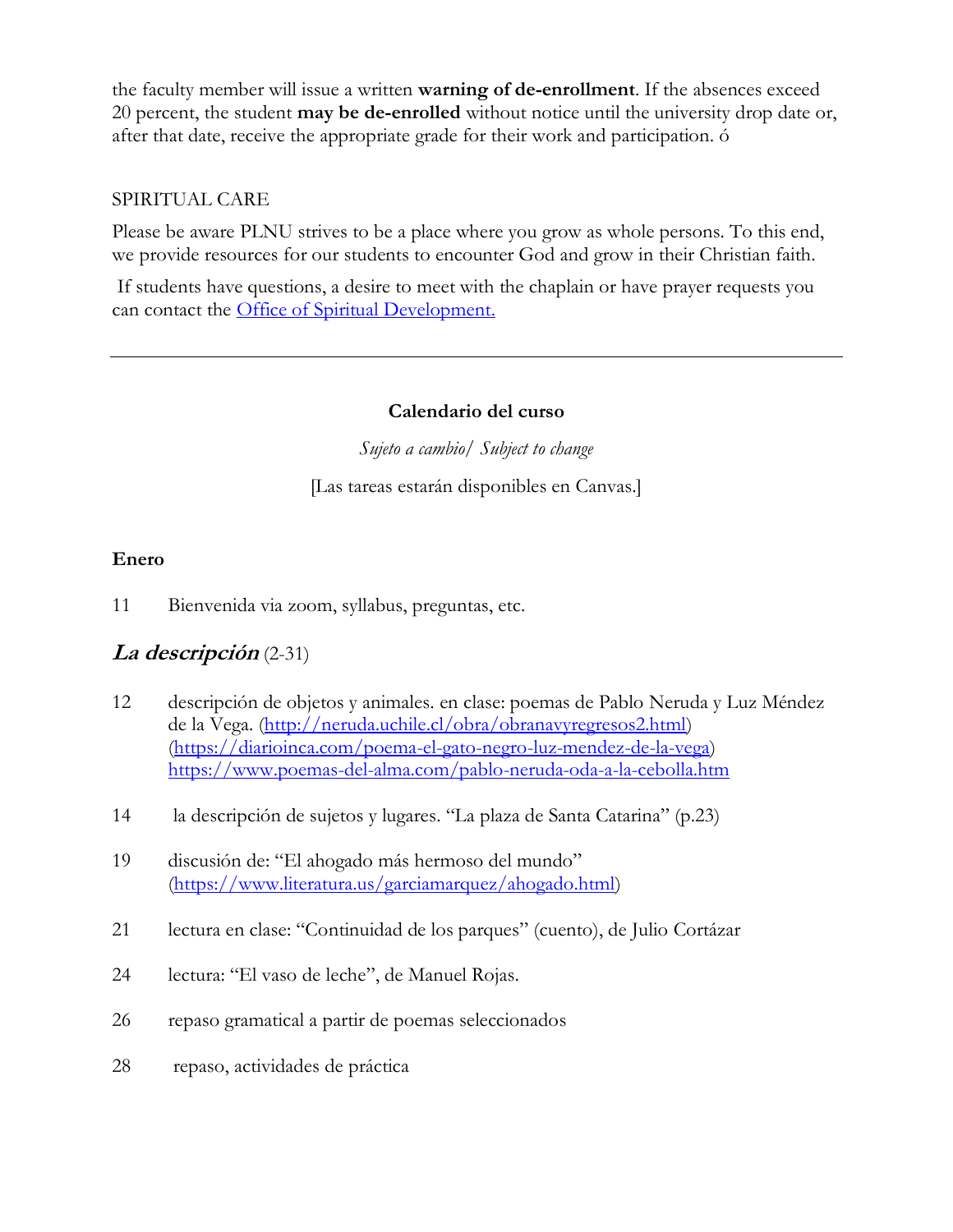31 prueba: análisis literario de dos poemas

## **Febrero**

# **La narración** (32-69)

- 2 lectura: "Nos han dado la tierra", (cuento) de Juan Rulfo
- 4 repaso gramatical
- 7 lectura: "Soliloquio del Individuo" (poema), de Nicanor Parra
- 9 repaso gramatical
- 11 lectura: "La muñeca menor", (cuento) de Rosario Ferré
- 14 el origen del día de San Valentín: investigación y narración/ Poemas de amor
- 16 lectura: "Conversación" (cuento), de Eduardo Mallea.
- 18 minicuentos
- 21 escritura y lectura de minicuentos
- 23 prueba: análisis literario de un cuento

# **Ensayos de exposición y opinión** (102-139)

- 25 lectura: "La generación de los mil euros" (en *Taller de escritores)*
- 28 repaso gramatical

# **Marzo**

- 2 lectura: "Jóvenes y Religión: creer más allá de las instituciones", en [https://www.lanacion.com.ar/opinion/jovenes-y-religion-creer-mas-alla-de-las](https://www.lanacion.com.ar/opinion/jovenes-y-religion-creer-mas-alla-de-las-instituciones-nid2152655/)[instituciones-nid2152655/](https://www.lanacion.com.ar/opinion/jovenes-y-religion-creer-mas-alla-de-las-instituciones-nid2152655/)
- 4 seleccionar un tema para escribir un breve ensayo de opinión (2 páginas). Algunos temas que puedes considerar son: COVID, salud, mujer, equidad, justicia social, racismo, redes sociales, prácticas inclusivas, etc.)
- 7-11 Spring Break, no hay clases  $\odot$
- 14 repaso gramatical